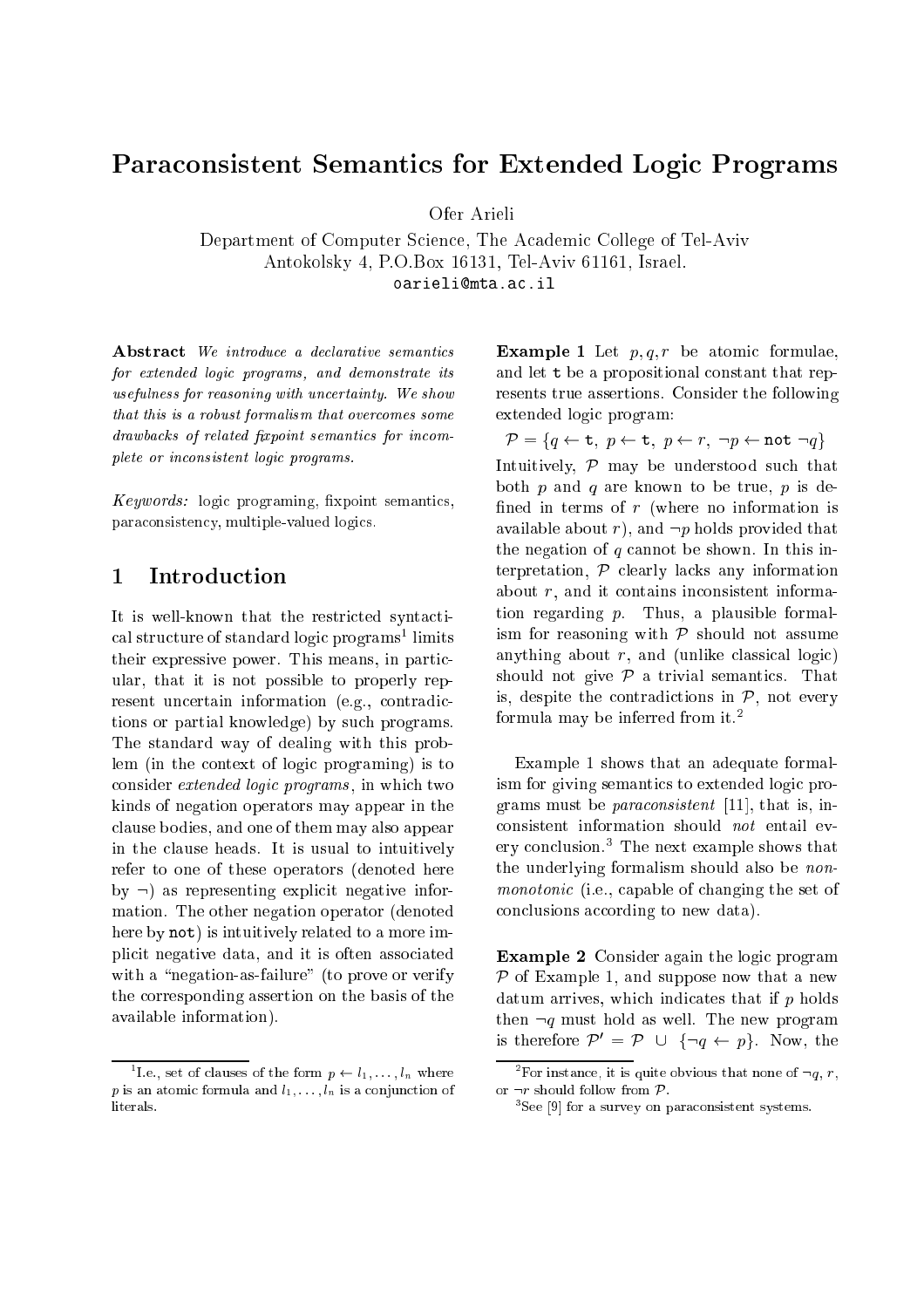information regarding <sup>p</sup> be
omes onsistent (as the condition for concluding  $\neg p$  does not hold anymore), while the data regarding  $q$  turns to be in
onsistent (and the data regarding <sup>r</sup> remains in
omplete). A non-monotoni formalism should adapt itself to the new situation. In particular, while the query  $\neg p$  should succeed w.r.t.  $P$ , it should fall w.r.t.  $P$ .

In this paper we introduce a paraconsistent and non-monotonic declarative semantics for extended logic programs. For this we use Belnap's four-valued structure  $[6, 7]$ , which is parti
ularly useful for our purpose, sin
e in addition to the "standard" classical values it also ontains two other values for designating the two kinds of un
ertainty mentioned above, namely: partial information and contradictory data. We show that the outcome is a fixpoint semantics for extended logic programs that is apable of pinpointing the in
omplete and in onsistent parts of the data, while the remaining information may be regarded as lassi
ally onsistent. <sup>4</sup>

#### 2Four-valued semanti
s

As we have noted above, our formalism is based on four-valued semanti
s. Reasoning with four truth values may be tra
ed ba
k to the 1950's  $[8, 16]$ . Here we use Belnap's four-valued algebraic structure  $FOWR$ , introduced in [6, 7]. This structure consists of four elements: two elements  $(t, f)$  that correspond to the classical truth values, an element  $(\perp)$  that intuitively represents la
k of information, and an element  $(T)$  that may intuitively be understood as representing ontradi
tions. These elements are simultaneously arranged in two partial orders. In one of them (denoted here by  $\leq_t$ ), f is the minimal element, <sup>t</sup> is the maximal one, and  $\perp$ ,  $\perp$  are two intermediate values that are inomparable. This partial order may be intuitively understood as representing differences in the amount of *truth* of each element. We denote by  $\wedge$  and  $\vee$  the meet and join operations w.r.t  $\leq_t$ . In the other partial order (denoted here by  $\leq_k$ ),  $\perp$  is the minimal element,  $\top$  is the maximal one, and  $t, f$  are two intermediate values. This partial order intuitively represents differences in the amount of knowledge (or information) that ea
h element exhibits. We denote by the meeting and in the meeting operations and w.r.t  $\leq_k$ . A negation operator  $\neg$  on  $\mathcal{FOUR}$  reverses the  $\leq_t$ -order and preserves the  $\leq_k$ -order, thus  $\neg t = f$ ,  $\neg f = t$ ,  $\neg \bot = \bot$ , and  $\neg \top = \top$ .

A double-Hasse diagram of  $FOWR$  is shown in Figure 1.



Figure 1: FOUR

The various semantic notions are defined on FOUR as natural generalizations of similar classical ones: a *valuation*  $\nu$  is a function that assigns a truth value in  $FOUR$  to each atomic formula. In what follows we shall sometimes write  $\nu = \{p : x, q : y\}$  instead of  $\nu(p) = x$ ,  $\nu(q) = y$ . Any valuation is extended to complex formulae in the obvious way. The set of the four-valued valuations is denoted by  $V$  .

The set of the designated truth values in FOUR (i.e., those elements in FOUR that represent true assertions) is  $\mathcal{D} = \{t, \top\}$ . A valuation  $\nu$  satisfies a formula  $\psi$  iff  $\nu(\psi) \in \mathcal{D}$ . A valuation that assigns a designated value to every formula in a theory  $P$  is a model of  $P$ . The set of all the models of  $P$  is denoted by  $mod(\mathcal{P})$ . The syntactical form of the formulae in  $P$  is the following:

<sup>4</sup> Due to <sup>a</sup> la
k of spa
e proofs are omitted here. Full provides appear in Fig.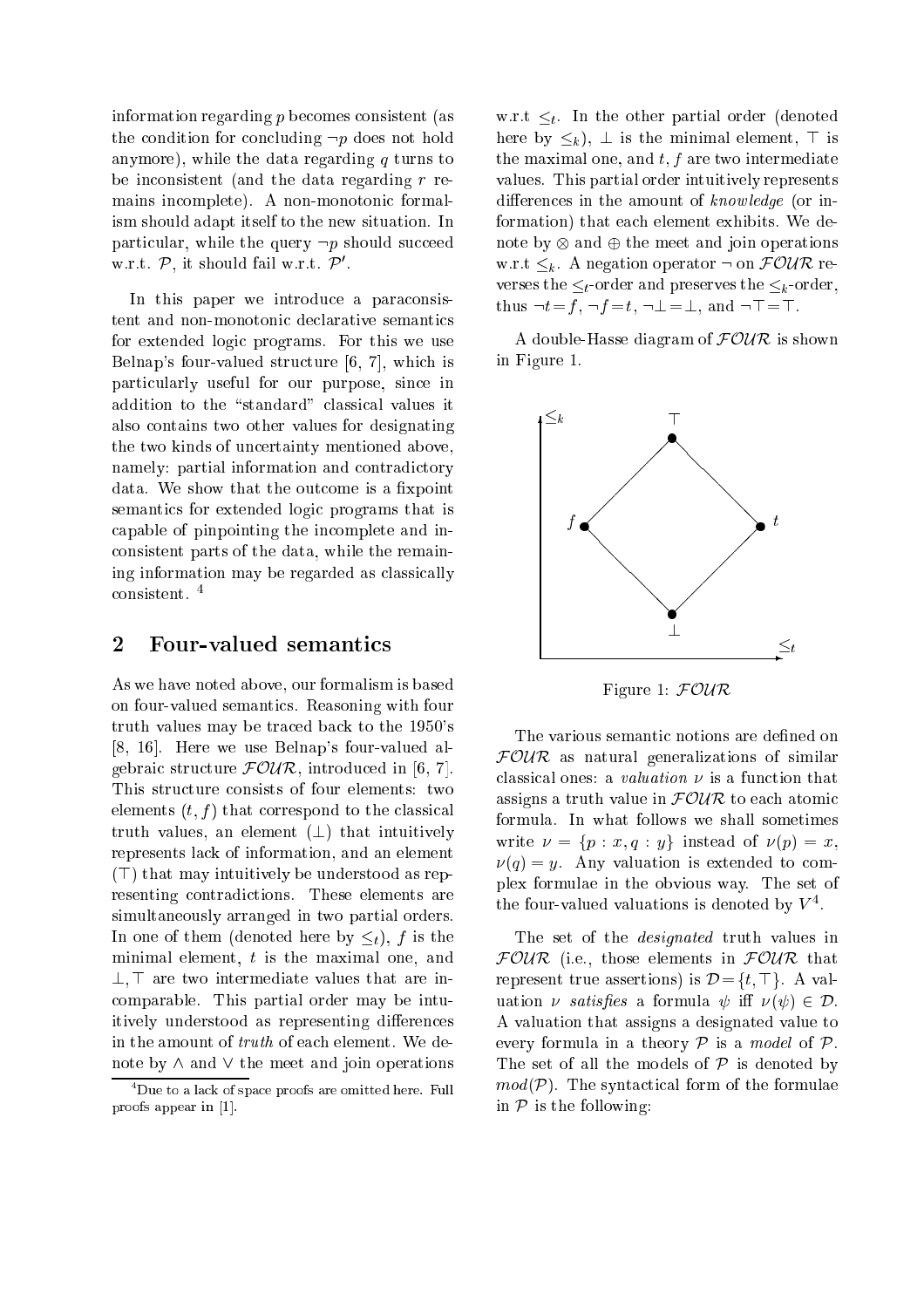**Definition 3** In what follows  $p, q, r$  denote atomic formulae,  $l, l_1, l_2, \ldots$  denote literals (i.e., atomic formulae that may be preceded by  $\neg$ ), and  $e, e_1, e_2, \ldots$  denote extended literals (i.e. literals that may be pre
eded by not). The complement of a literal l is denoted by  $\overline{l}$ . An extended clause is a formula  $l \leftarrow e_1, \ldots, e_n$  where n only in the contract of the possible intervals of extended and the extended set  $P$  of extended and the extended of extended and the extended of the extended of the extended of the extended of the extended of the extende clauses is called an *extended logic program*. A lause (respe
tively, a set of lauses) without the operator not is called a *general clause* (respectively, a *general logic program*).

Let  $P$  be a general logic program. The meaning of conjunctions (,) and negations  $(\neg)$ is determined, respectively, by the  $\leq_t$ -meet and the negation operator on  $\mathcal{F}\mathcal{O}\mathcal{U}\mathcal{K}$ . This orresponds to the natural extensions for the multiple-valued ase of the 2-valued interpretations of these onne
tives. However, this should not be the case with implication: as observed in  $[5, 15]$ , in the context of multiplevalued semanti
s the material impli
ation does not properly represent entailment. We therefore consider an alternative definition for the implication connective (see  $[1, 2]$  for a justification of this definition):

**Definition 4** [2, 4] Let  $x, y \in \mathcal{FOUR}$ . Define:  $x \leftarrow y = x$  if  $y \in \mathcal{D}$ , and  $x \leftarrow y = t$  otherwise.

We conclude this section by defining two useful order relations on the models of a program P.

**Definition 5** A valuation  $\nu_1 \in mod(\mathcal{P})$  is ksmaller than another valuation  $\nu_2 \in mod(\mathcal{P})$ if for every atomic formula p,  $\nu_1(p) \leq_k \nu_2(p)$ .  $\nu \in mod(\mathcal{P})$  is a k-minimal model of  $\mathcal P$  if there is no other model of  $P$  that is k-smaller than  $\nu$ .

**Definition 6** [2, 3] A valuation  $\nu_1 \in mod(\mathcal{P})$ is more consistent than another valuation  $\nu_2 \in$ 

 $mod(\mathcal{P})$  if  $\{p \mid \nu_1(p) = \top\} \subset \{p \mid \nu_2(p) = \top\}.$  $\nu \in mod(\mathcal{P})$  is a most consistent model of  $\mathcal P$ if there is no other model of  $P$  that is more consistent than  $\nu$ .

## Paraconsistent fixpoint se-3mantics

We are now ready to introduce our fixpoint semantics for logic programs. First, we treat general logi programs (i.e., programs without negation-as-failure), and then we onsider extended logic programs.

#### 3.1General logic programs

**Definition 7** Given a general logic program P, define for every  $i>1$  and every literal l,

$$
\nu_0^{\mathcal{P}}(l) = \bot.
$$
\n
$$
\mathsf{val}_i^{\mathcal{P}}(l) = \begin{cases} t & \text{if there is a } l \leftarrow Body \in \mathcal{P} \\ \text{s.t. } \nu_{i-1}^{\mathcal{P}}(Body) \in \mathcal{D}, \ ^{7} \\ \bot & \text{otherwise.} \end{cases}
$$

$$
\nu_i^{\mathcal{P}}(l) = \mathsf{val}_i^{\mathcal{P}}(l) \oplus \neg \mathsf{val}_i^{\mathcal{P}}(\overline{l}).
$$

For a limit ordinal  $\lambda$  we define

$$
\mathsf{val}^{\mathcal{P}}_{\lambda}(\mathsf{I}) = \max_{\leq k} \{ \mathsf{val}^{\mathcal{P}}_{\alpha}(\mathsf{I}) \mid \alpha < \lambda \},
$$
  

$$
\nu^{\mathcal{P}}_{\lambda}(\mathsf{I}) = \mathsf{val}^{\mathcal{P}}_{\lambda}(\mathsf{I}) \oplus \neg \mathsf{val}^{\mathcal{P}}_{\lambda}(\bar{\mathsf{I}}).
$$

For a propositional constant  $x \in \{t, f, c, u\}$  that is respectively associated with an element  $x \in$  $\{t, f, \top, \bot\}$  in  $\mathcal{FOUR}$ , we define  $\nu_i$  (x) = vale (x) = x (i = 0, 1, ...).

ivote that  $\nu_i$  behaves as expected w.r.t. negation: since  $\neg(x \oplus y) = \neg x \oplus \neg y$  for every  $x, y \in \mathcal{FOUR}$ , we have that

$$
\neg \nu_i^{\mathcal{P}}(l) = \neg (\text{val}_i^{\mathcal{P}}(l) \oplus \neg \text{val}_i^{\mathcal{P}}(\overline{l})) =
$$
  
= 
$$
\neg \text{val}_i^{\mathcal{P}}(l) \oplus \text{val}_i^{\mathcal{P}}(\overline{l}) = \nu_i^{\mathcal{P}}(\overline{l}).
$$

**Proposition 8** Let  $P$  be a general logic program. Then the sequence  $\nu_0^{\vphantom{\ast}}$  ,  $\nu_1^{\vphantom{\ast}}$  ,... is  $\leq_k$ monotonic in  $V^{\ast}.$ 

<sup>5</sup> Some formalisms also allow the appearan
e of implicit in guide in the film of extended to contract in good programs; see e.g. [22] car a discussion on possible ways to understand default negation in the lause heads.

we shall discuss the meaning of the negation as failure operator not in what follows.

<sup>&</sup>lt;sup>7</sup>Note that  $\nu_i^{\mathcal{P}}(Body) = \bigwedge$  $l_i \in \mathcal{L}(Body)$   $\mathcal{V}_j^{\perp}(l_i)$ , thus  $\mathcal{V}_i$  (Body)  $\in \mathcal{V}$  iff  $\nabla i_i \in \mathcal{L}(Body)$   $\mathcal{V}_i$   $(i_i) \in \mathcal{V}$ .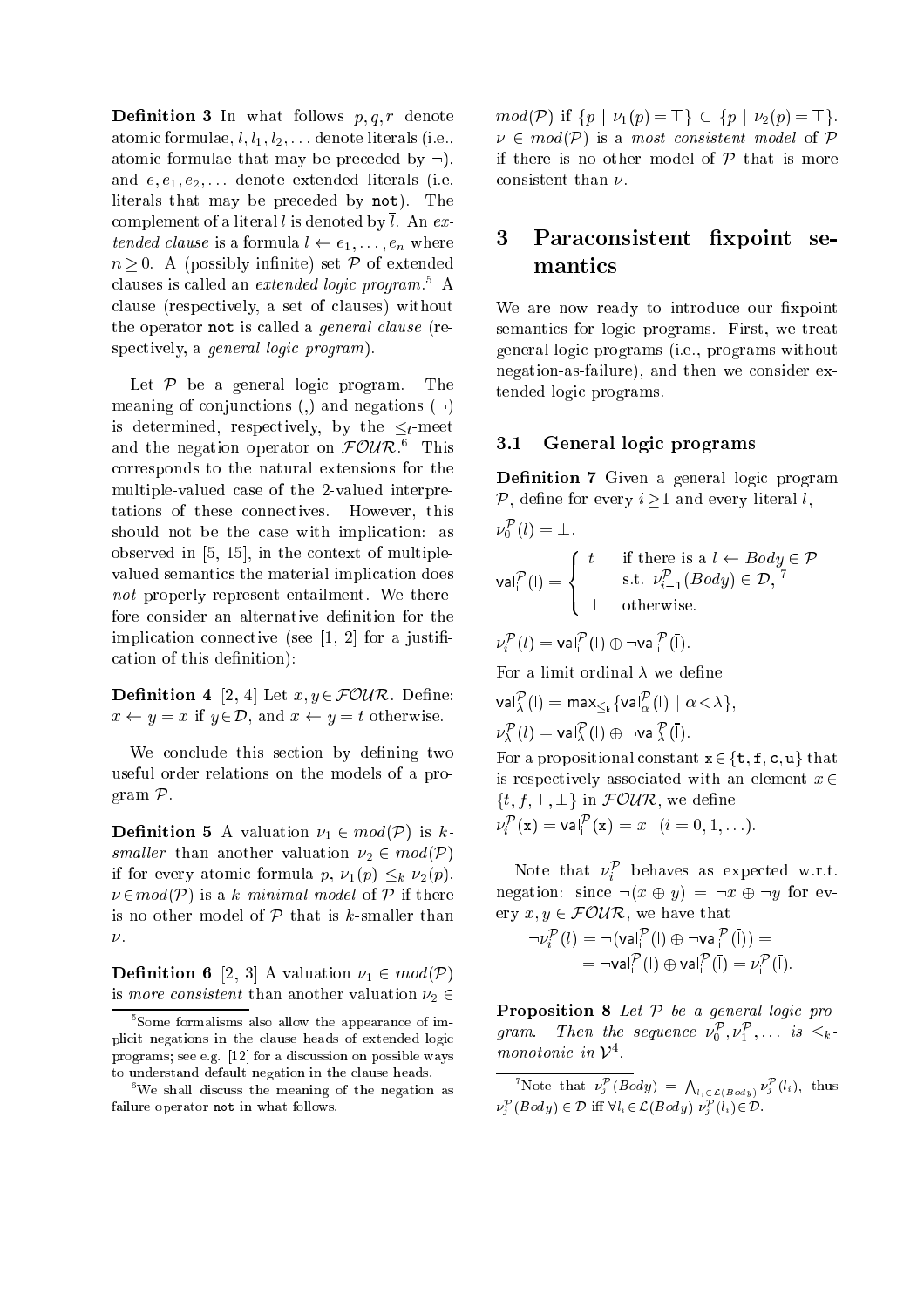By Knaster-Tarski theorem  $[23]$ , it follows from Proposition  $\delta$  that the sequence  $\{\nu_i^-\}$  has  $a \leq_k$ -least inxpoint. Denote this inxpoint by  $\nu^+$  . An induced consequence relation  $\sim_{\nu}$  may now be defined as follows:  $P \sim_{\nu} \psi$  in  $\nu \ (\psi) \in D$ (Thus, a formula  $\psi$  *follows* from a logic program  $P$ , if  $\nu^+( \psi)$  is designated).

**Proposition 9** Let  $P$  be a general logic program. Then <sup>P</sup> is the k-minimal four-valued model of  $P$ . Moreover, it is at least as consistent as any other model of  $P$ , and the consequence relation  $|\sim_{\nu}$  that is induced by it is non-monotonic and paraconsistent.

Corollary 10 Let  $P$  be a general logic program. Then:

**a**)  $\nu^{\mathcal{P}}$  is the k-least model of  $\mathcal{P},$ 

**b**)  $\nu^P$  is a most consistent model of  $\mathcal{P},$ 

 $\mathbf{c})$   $\nu^\mathcal{P}$  is the k-minimal element among the most consistent models of  $P$ .

Corollary 10 implies that  $\nu^{\mathcal{P}}$  minimizes the amount of knowledge that is pre-supposed, i.e. it does not assume anything that is not really known. The same corollary also shows that  $\nu^+$  is a most consistent model of  $\nu^+$ . As such, it minimizes the amount of inconsistent belief in the set of clauses. This is in accordan
e with the intuition that while one has to deal with conflicts in a nontrivial way, contradictory data corresponds to inadequate information about the real world, and therefore it should be minimized.<sup>8</sup>

#### 3.2Extended logic programs

In this section we extend the fixpoint semantics for general logic programs, considered in the previous se
tion, to extended logi programs. So now, in addition to the explicit negation  $\neg$ , the negation-as-failure operator (not) may also appear in the lauses bodies.

One way of understanding not in the fourvalued setting is the following: If we don't know anything about  $p$ , i.e. we cannot prove either  $p$  or  $\neg p$ , then we cannot say anything

about not p as well. Otherwise, if p has a designated value in the intended semantics (i.e., p is provable), then not  $p$  does not hold, and if  $p$ does not have a designated value (i.e., it is not provable), then not  $p$  holds. It follows, then, that not  $t = f$ , not  $\top = f$ , not  $f = t$ , and not  $\bot = \bot$ .

In what follows we use a transformation, similar to that of the well-founded semanti
s [25], for reducing extended logic programs to general logi programs. Then we use the formalism of the previous se
tion for giving semantics to the general logic programs that are obtained.

**Definition 11** Let  $\nu$  be a four-valued valuation. The set  $S_{\nu}$  that is associated with  $\nu$  is the smallest set of literals that satisfies the following conditions: 9

if  $\nu(l) = t$  then  $l \in S_{\nu}$ , if  $\nu(l) = f$  then  $\overline{l} \in S_{\nu}$ , if  $\nu(l) = \top$  then  $\{l, \overline{l}\} \subset S_{\nu}$ .

**Definition 12** Let  $P$  be an extended program and let  $S$  be a set of literals. The *reduction* of P w.r.t. <sup>S</sup> is the general logi program <sup>P</sup> # S, obtained from  $P$  as follows:

- 1. Each clause that has a condition of the form not l, where  $l \in S$ , is deleted from  $\mathcal{P}$ .
- 2. Every occurrence of not l, where  $\overline{l} \in S$ , is eliminated from the (bodies of the) remaining lauses.10
- 3. Every occurrence of not  $l$  in the remaining lauses is repla
ed by the propositional onstant u.

Now we are ready to define our fixpoint semantics for extended logic programs. Recall that  $\nu$  denotes the inxpoint semantics for a general logic program  $\mathcal{P}$ .

<sup>-</sup> See also [3].

Such sets are sometimes called *answer sets* (for  $\nu$ ). we shall not use the internal companies of the internal contracts of the single single single single single single single single single single single single single single single single single single single single single si tent answer sets ontain every literal, and this is not the ase here.

If a clause body becomes empty by this transformation, it is treated as onsisting of the propositional constant t.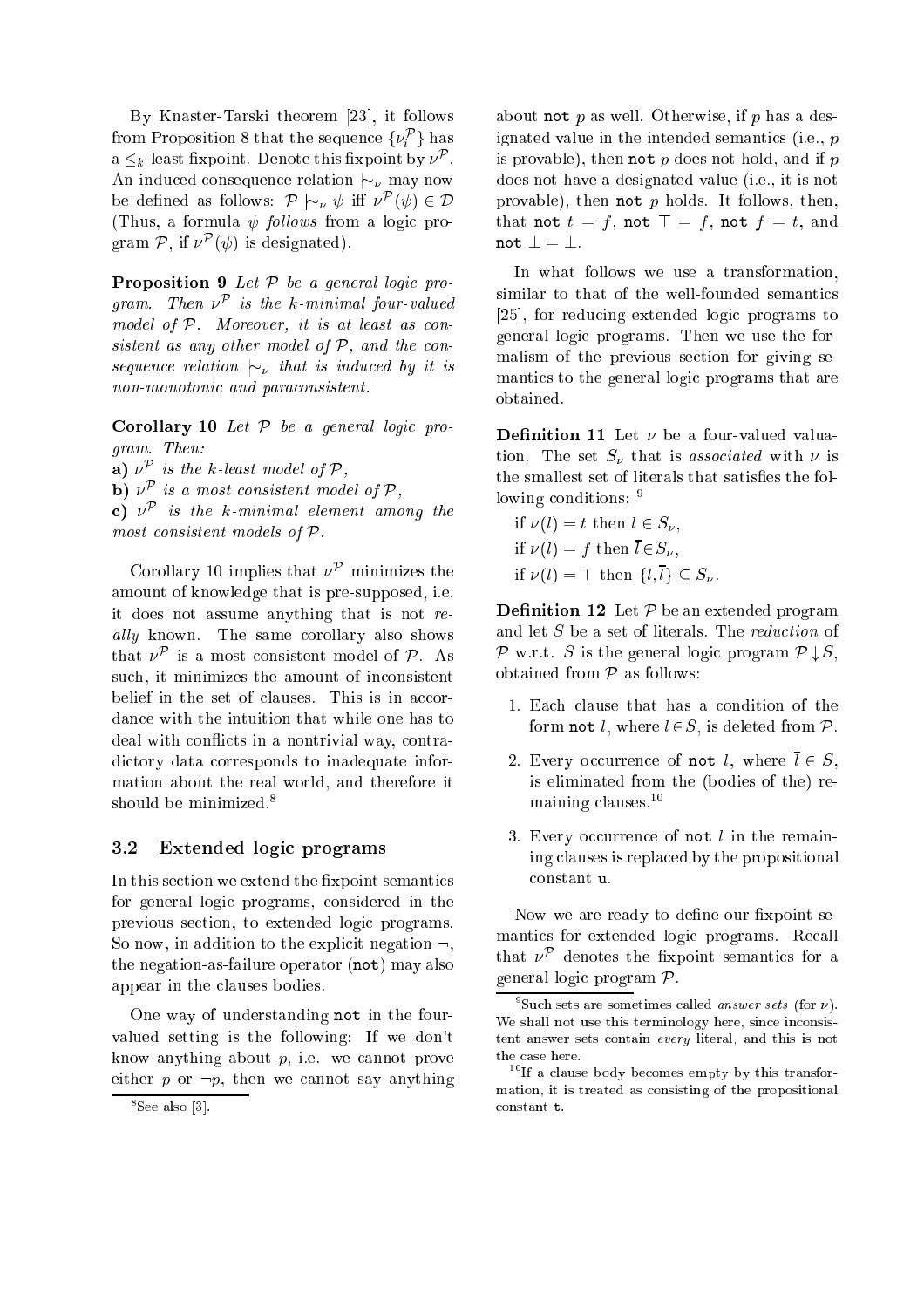**Definition 13** A valuation  $\mu \in V^4$  is an adequate solution for an extended logic program  $P$ , if it coincides with the fixpoint semantics of the general logic program obtained by reducing  $\mathcal P$  w.r.t. the set that is associated with  $\mu$ . In other words,  $\mu$  is an adequate solution for P i the following equation holds:

$$
\mu=\nu^{{\mathcal{P} }\mathord{\downarrow} S_{\mu}}
$$

Note 14 If the only negation operator that appears in  $\mathcal P$  is  $\neg$ , then  $\mathcal P$  is a general logic program, and so its unique adequate solution is  $\nu$  . It follows, in particular, that the notion of adequate solutions of extended logic programs is a generalization of the fixpoint semantics for general logi programs.

Proposition 15 Any adequate solution for  $P$ is a model of  $P$ , and the consequence relation that is induced by it is non-monotonic and para
onsistent.

As it is shown in Example 17 below, an extended logic program may have more than one adequate solution, and so one may use different preference criteria for choosing the best solutions among the adequate ones. In the ase of general logic programs we have chosen  $\leq_k$ minimization as the criterion for preferring the "best" model among the fixpoint valuations. This was justified by the fact that general logic programs may ontain ontradi
tory data, and so we want to minimize the redundant information as mu
h as possible. In the present ase we rather use the opposite methodology: sin
e the negation-as-failure operator orresponds to in omplete information, we are dealing here with a la
k of data, so this time we should try to restrict the effect of the negation-as-failure operator only to those ases in whi
h indeed there is not enough data available. It follows, therefore, that now we should seek for a maximal knowledge (among the adequate solutions).  $11$ 

**Definition 16**  $\mu$  is a most adequate model of  $P$  is a k-maximal additional and  $P$  is a k-maximal and formula  $\alpha$ P.  $\mathcal{P}^{-12}$ 

Example 17 Below we consider our semantics for some inconsistent and/or incomplete logic programs.

1.  $P = \{\neg p \leftarrow \text{not } p\}.$ 

Intuitively,  $P$  represents a closed word assumption (CWA, [22]) regarding p: In the absen
e of any eviden
e for p, assume that  $\neg p$  holds. P has two adequate solutions  $\mu_1 = \{p : \perp\}$  and  $\mu_2 = \{p : f\}$ . But  $\mu_2 >_k \mu_1$ , so  $\mu_2$  is the most adequate model of  $\mathcal{P}$ .

2.  $P = \{p \leftarrow \text{not } p, q \leftarrow \text{t}\}.$ 

The most adequate model here is  $\{p : \perp, q\}$  $t$ . This indeed seems to be the only reasonable interpretation in this case, since it distinguishes between the meaningful data in  $P({q \leftarrow t})$ , and the meaningless data  $({p \leftarrow not p})$ . Note also that the most adequate solution here coincides with the well-founded model  $[25]$  (for standard logic programs) of  $P$ . Two-valued semantics, such as Gelfond-Lifschitz stable model semantics [14], do not provide any model for P.

3. (Examples 1 and 2, revisited)

P = fq t; p t; p r; :p not :qg. The most adequate model here is  $\{p :$  $\top$ ,  $q: t, r: \perp$ . It reflects our expectation that no information about  $r$  is available, and since  $\neg q$  does not follow from  $\mathcal{P}$ , the knowledge about  $p$  is contradictory. Note that according to the semantics given in [15, 19],  $P$  does not have any model, since it is not lassi
ally onsistent.

 $P = P \cup \{ \neg q \leftarrow p \}.$ 

As noted in Example 2 above, the new information that is added to  $P$  should cause a omplete revision in the reasoner's belief about  $p$  and  $q$ . The most adequate model of  $P$ ,  $\{p : t, q : \ldots, r : \bot\}$ , indeed reflects the expe
ted result of su
h a revision.

 $\lceil \cdot \rceil$  Informally, we use here a  $\lceil \cdot \rceil$ min/max strategy": knowledge minimization of the ontradi
tory omponents of the program, and knowledge maximization of its in
omplete omponents.

 $\lceil$  Note that by Proposition 15,  $\mu$  is indeed a model of P.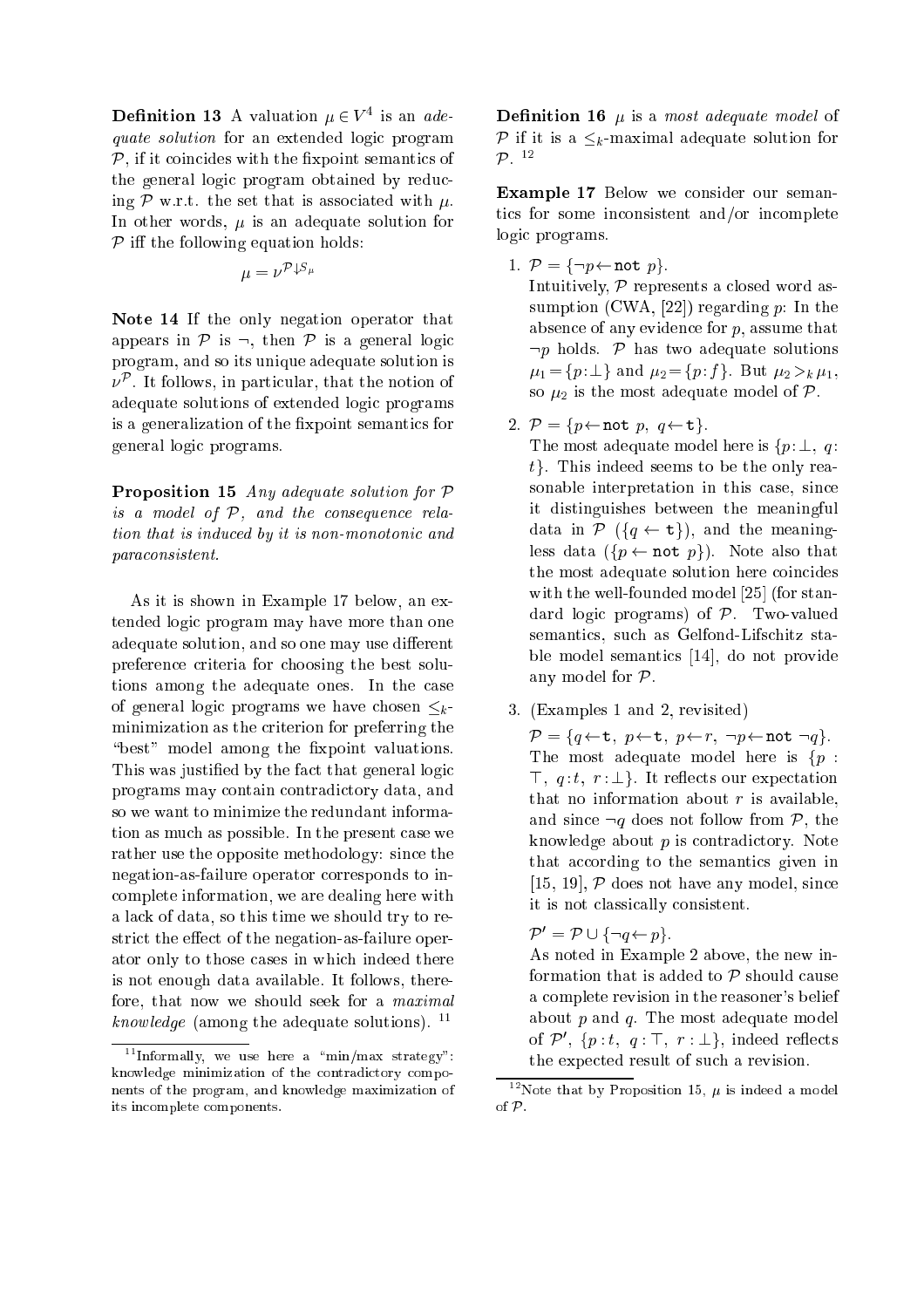### 4Con
luding remarks

One of the main drawbacks of some related fixpoint semanti
s (su
h as those introdu
ed in  $[15]$  and  $[19]$ ) is that they become trivial in the presen
e of ontradi
tions, and so these formalisms are not para
onsistent. We do believe that sin
e in
onsistent knowledge an and may be represented in extended logic programs, a plausible semanti
s for su
h programs should be able to draw meaningful conclusions (and reject others) despite the inconsistency. The fixpoint semantics considered here has such capabilities: it pinpoints the in
onsistent and the in
omplete parts of the data, and regards the rest of the information as lassi
ally onsistent.

Another major difference between the semanti
s introdu
ed here and some other semantics for extended logic programs (e.g, [13,  $(15, 17, 21)$  concerns with the way negative data is related to its positive ounterpart. While the formalisms of  $[13, 15, 17, 21]$  treat p and  $\neg p$  as two different *atomic formulae*, we preserve the relation between an atomi formula and its negated atom. To see the importan
e of this, onsider the following program (also considered in  $[5, Example 3.3.6]$  and  $[19,$ Example  $1$ :

$$
\mathcal{P} = \{ p \leftarrow \mathtt{not} \ q, \ q \leftarrow \mathtt{not} \ p, \ \neg p \leftarrow \mathtt{t} \}
$$

According to the approaches that treat  $\neg p$  as (a strange way of writing) an atomi formula, the well-founded semantics would assign here t to  $\neg p$ ,  $\perp$  to p, and  $\perp$  to q. So even though  $\mathcal P$  is classically consistent, the distinction between  $p$ and  $\neg p$  causes a counter-intuitive result here: since there is no way to refute  $p$  without relating it to  $\neg p$ , it is not possible to conclude  $q$ . In contrast, our semantics reflects the intuitive expe
tations in this ase, and the unique adequate solution for  $P$  is  $\{p:f,q:t\}$ .

For another example, onsider the following  $logic$  program [19, Example 6]:

$$
\mathcal{P} = \{r \leftarrow \text{not } q, q \leftarrow \text{not } p, p \leftarrow \text{not } p, \quad \neg q \leftarrow \text{t}\}
$$

If  $\neg q$  is considered as an atomic formula, this program has a single extended stable model,

in which  $\neg q$  is true and all the other atomic formulae  $(p, q, r)$  are unknown. This seems to be a ounter-intuitive result, sin
e in this ase one expects that r would follow from  $P$ . The unique adequate solution for  $P$  (and so its most adequate model) is  $\{p : \bot, q : f, r : t\}$ . According to this semantics r indeed follows from  $P$ , as expe
ted.<sup>13</sup>

Finally, we note that our approa
h may be in
orporated with other te
hniques for improving the way knowledge is represented in the underlying program. For instan
e, by using the methodology proposed by Pereira et al. in  $[20]$ , it is possible to represent preferen
es among different program rules by associating a different 'label' to ea
h program rule, and then adding these labels as new onditions to the bodies of the rules. This enables an easy way to represent a hierar
hy of rules in the language itself. For instance, the fact that under the conditions specified in Body one should apply a rule labeled by  $l_1$  instead of a rule labeled by  $l_2$ , is encoded by a preference rule like  $-l_2 \leftarrow Body, l_1.$ 

The same paper also suggests a method for exception handling that may also be encoded in our framework. For instan
e, a rule like

$$
\mathtt{fly}(x) \gets \mathtt{bird}(x)
$$

that states that *every* bird can fly, may be repla
ed by more autious rules, su
h as

 $fly(x) \leftarrow \text{bird}(x)$ , not abnormal bird $(x)$ , abnormal bird $(x) \leftarrow \text{bird}(x), -\text{fly}(x),$ 

which imply that flying ability is only a default property of birds.

[1] O.Arieli. Paraconsistent Semantics for Extended Logic Programs. Technical Report No. CW299, Department of Computer Science, University of Leuven, 2000.

<sup>13</sup>Indeed, our results in the last two examples are in a

ordan
e with those of [19℄, and follow the same intuition.